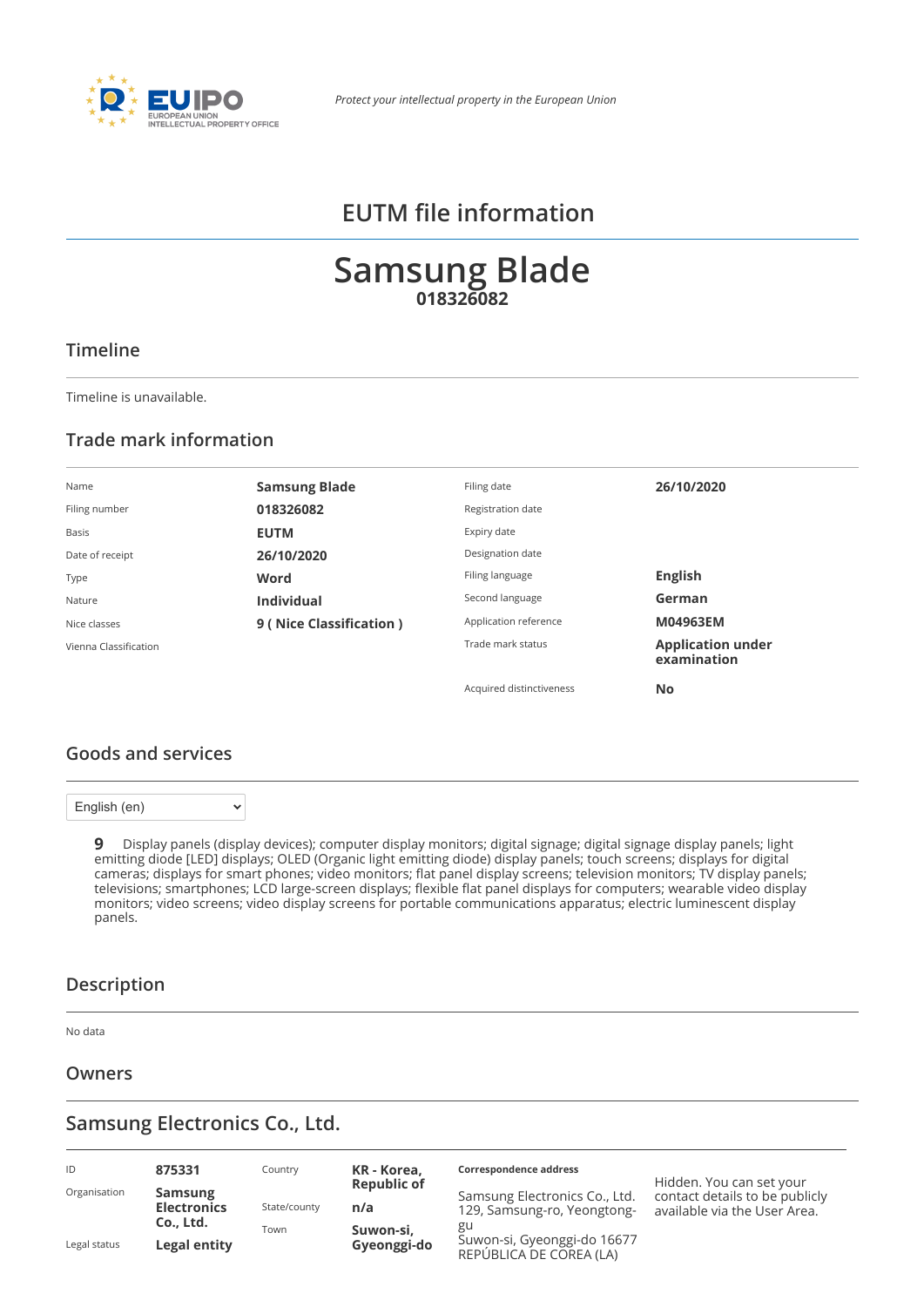Post code Address

Hidden. You can set your contact details to be publicly available via the [User Area.](https://euipo.europa.eu/ohimportal/web/guest/login)

Hidden. You can set your contact details to be publicly available via the [User Area.](https://euipo.europa.eu/ohimportal/web/guest/login)

### **Representatives**

# **GULDE & PARTNER PATENT- UND RECHTSANWALTSKANZLEI MBB**

**16677 129, Samsung-ro, Yeongtong-gu**

| ID           | 11100              | Country      | <b>DE</b> - Germany   | Correspondence address                  |                                                                                            |
|--------------|--------------------|--------------|-----------------------|-----------------------------------------|--------------------------------------------------------------------------------------------|
| Organisation | n/a                | State/county | n/a                   | Gulde & Partner                         | Hidden. You can set your<br>contact details to be publicly                                 |
| Legal status | Legal person       | Town         | <b>Berlin</b>         | Patent- und<br>Rechtsanwaltskanzlei mbB | available via the User Area.                                                               |
| Type         | <b>Association</b> | Post code    | 10179                 | <b>Wallstr. 58/59</b>                   |                                                                                            |
|              |                    | Address      | <b>Wallstr. 58/59</b> | D-10179 Berlin<br>ALEMANIA              | Hidden. You can set your<br>contact details to be publicly<br>available via the User Area. |

Hidden. You can set your contact details to be publicly available via the [User Area.](https://euipo.europa.eu/ohimportal/web/guest/login)

## **Correspondence**

|                             | From | Procedure | <b>Filing number</b> | Subject | Date | <b>Actions</b> |  |
|-----------------------------|------|-----------|----------------------|---------|------|----------------|--|
| No data available in table  |      |           |                      |         |      |                |  |
| Showing 0 to 0 of 0 entries |      |           |                      |         |      |                |  |

## **IR transformation**

No data

### **Seniority**

No data

### **Exhibition priority**

No data

### **Priority**

No data

### **Publications**

No data

## **Cancellation**